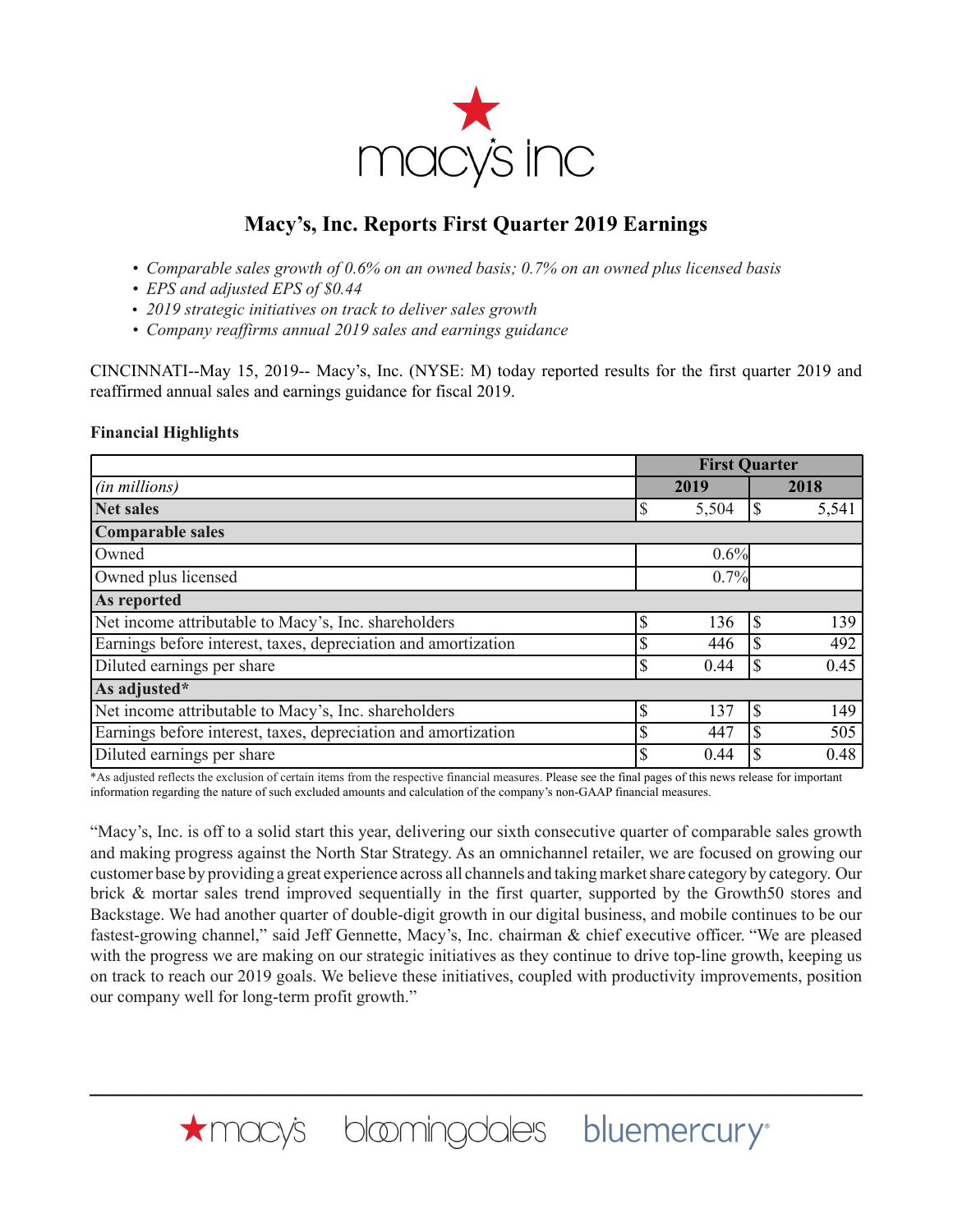#### **Asset Sale Gains**

Asset sale gains for the first quarter of 2019 totaled \$43 million pre-tax, or \$31 million after-tax and \$0.10 per diluted share attributable to Macy's, Inc. shareholders. This compares to the first quarter of 2018, when asset sale gains totaled \$24 million pre-tax, or \$18 million after-tax and \$0.06 per diluted share attributable to Macy's, Inc. shareholders.

#### **Extended and Amended Bank Credit Facility**

On May 9, 2019, the company entered into a new \$1.5 billion, five-year Credit Agreement that will mature on May 9, 2024. This agreement replaces a previous \$1.5 billion facility, which was set to expire in May 2021. Macy's, Inc. maintains a strong balance sheet, enabling the company to extend the maturity of the agreement on similar terms.

#### **Looking Ahead**

|                                                                            | <b>2019 Annual Guidance</b>                           |
|----------------------------------------------------------------------------|-------------------------------------------------------|
| Comparable sales<br>(owned plus licensed)                                  | Flat to up $1\%$                                      |
| Comparable sales<br>(owned)                                                | Flat to up $1\%$                                      |
| Net sales                                                                  | Approximately flat                                    |
| Diluted EPS excluding<br>settlement charges, impairment<br>and other costs | \$3.05 to \$3.25                                      |
| Asset sale gains                                                           | Approximately \$100 million (or<br>$$0.25$ per share) |
| Annual tax rate                                                            | 23%                                                   |

Macy's, Inc. is reaffirming its previously provided annual guidance for 2019.

## **About Macy's, Inc.**

Macy's, Inc. is one of the nation's premier retailers, with fiscal 2018 sales of \$24.971 billion and approximately 130,000 employees. The company operates approximately 680 department stores under the nameplates Macy's and Bloomingdale's, and nearly 190 specialty stores that include Bloomingdale's The Outlet, Bluemercury, and Macy's Backstage. Macy's, Inc. operates stores in 43 states, the District of Columbia, Guam and Puerto Rico, as well as macys.com, bloomingdales.com and bluemercury.com. Bloomingdale's stores in Dubai and Kuwait are operated by Al Tayer Group LLC under license agreements. Macy's, Inc. has corporate offices in Cincinnati, Ohio, and New York, New York.

All statements in this press release that are not statements of historical fact are forward-looking statements within the meaning of the Private Securities Litigation Reform Act of 1995. Such statements are based upon the current beliefs and expectations of Macy's management and are subject to significant risks and uncertainties. Actual results could differ materially from those expressed in or implied by the forward-looking statements contained in this release because of a variety of factors, including conditions to, or changes in the timing of, proposed real estate and other transactions, prevailing interest rates and non-recurring charges, the effect of federal tax reform and potential changes to trade policies, store closings, competitive pressures from specialty stores, general merchandise stores, off-price and discount stores, manufacturers'outlets, the Internet, mail-order catalogs and television shopping and general consumer spending levels, including the impact of the availability and level of consumer debt, the effect of weather and other factors identified in documents filed by the company with the Securities and Exchange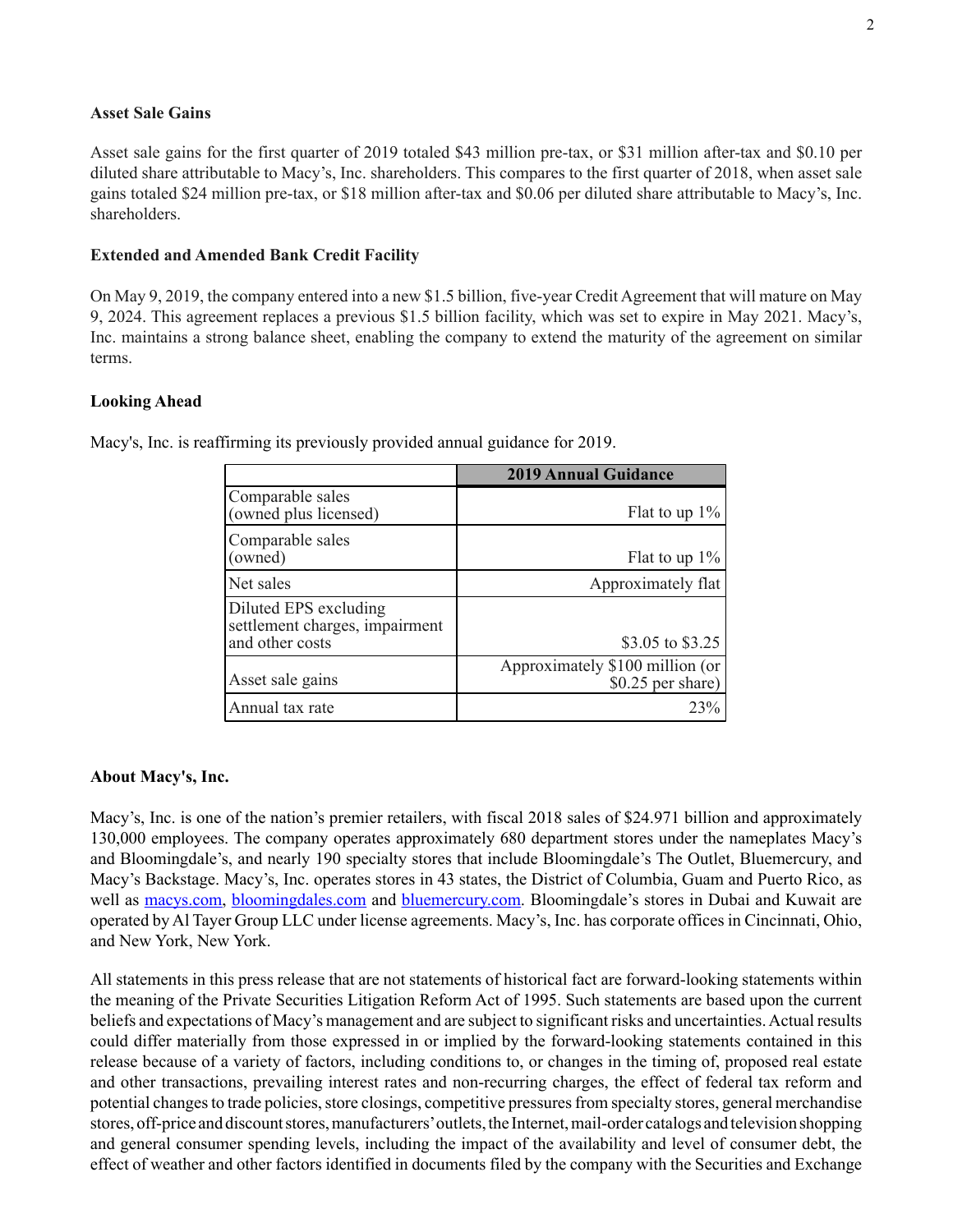Commission. Macy's disclaims any intention or obligation to update or revise any forward-looking statements, whether as a result of new information, future events or otherwise, except as required by law.

NOTE: Additional information on Macy's, Inc., including past news releases, is available at www.macysinc.com/ pressroom. A webcast of Macy's, Inc.'s call with analysts and investors will be held today (May 15, 2019) at 9:30 a.m. ET. The webcast, along with the associated presentation, is accessible to the media and general public via the company's website at www.macysinc.com. Analysts and investors may call in on 1-888-254-3590, passcode 7241409. A replay of the conference call and slides can be accessed on the website or by calling 1-888-203-1112 (same passcode) about two hours after the conclusion of the call.

**Contacts: Media – Blair Fasbender Rosenberg 646-429-6032 media@macys.com**

**Investors – Mike McGuire 513-579-7780 investors@macys.com**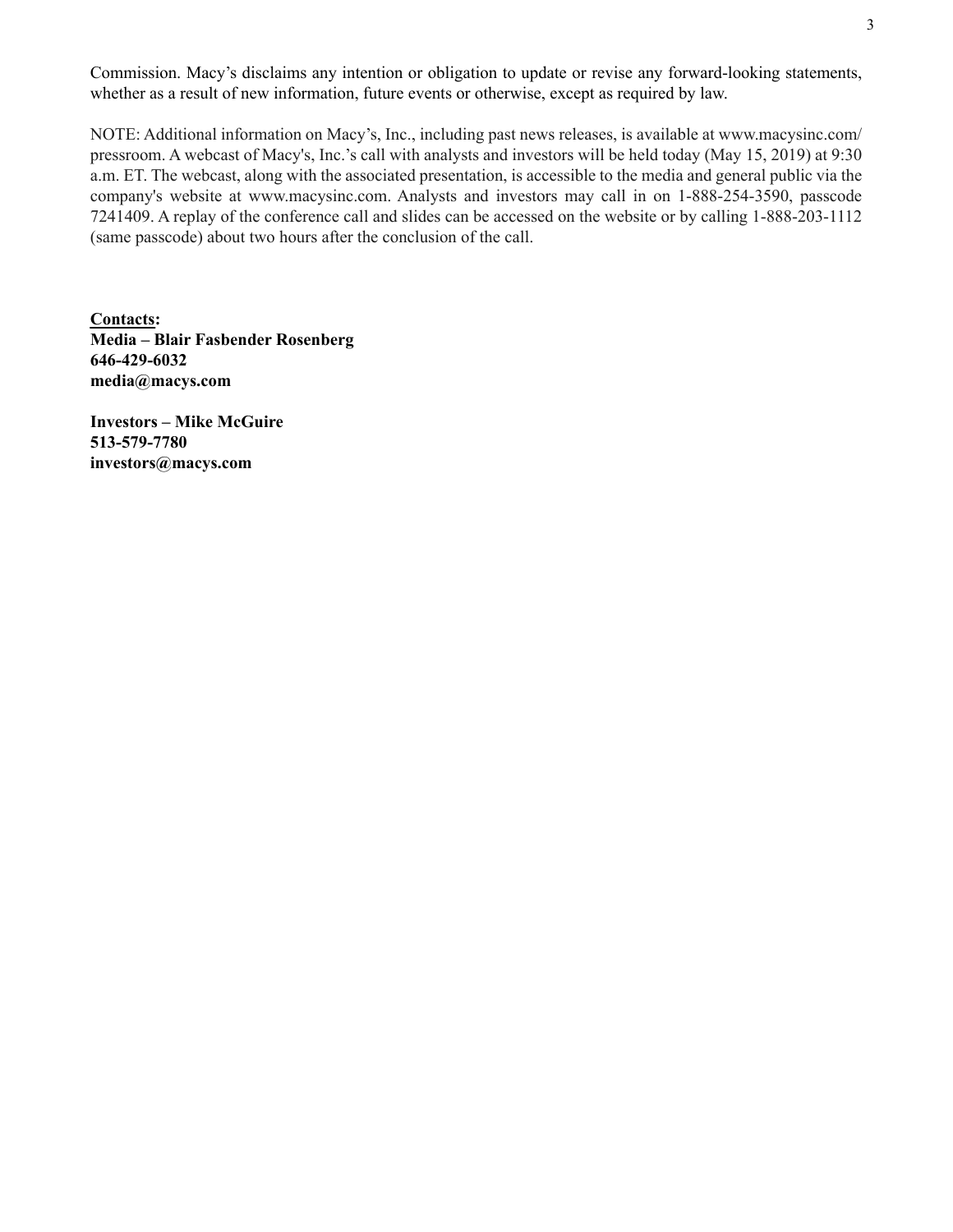### Consolidated Statements of Income (Unaudited) (Note 1 and Note 2) (All amounts in millions except percentages and per share figures)

|                                                                         |                           | 13 Weeks Ended<br>May 4, 2019 |                     |             | 13 Weeks Ended<br>May 5, 2018 |                     |  |
|-------------------------------------------------------------------------|---------------------------|-------------------------------|---------------------|-------------|-------------------------------|---------------------|--|
|                                                                         |                           | \$                            | $%$ to<br>Net sales |             | \$                            | $%$ to<br>Net sales |  |
| Net sales                                                               | \$                        | 5,504                         |                     | $\mathbb S$ | 5,541                         |                     |  |
| Credit card revenues, net                                               |                           | 172                           | 3.1%                |             | 157                           | 2.8%                |  |
| Cost of sales                                                           |                           | (3,403)                       | $(61.8\%)$          |             | (3,382)                       | $(61.0\%)$          |  |
| Selling, general and administrative expenses                            |                           | (2,112)                       | $(38.4\%)$          |             | (2,083)                       | $(37.6\%)$          |  |
| Gains on sale of real estate                                            |                           | 43                            | 0.8%                |             | 24                            | 0.4%                |  |
| Impairment and other costs                                              |                           | (1)                           | $-$ %               |             | (19)                          | $(0.3\%)$           |  |
| Operating income                                                        |                           | 203                           | 3.7%                |             | 238                           | 4.3%                |  |
| Benefit plan income, net                                                |                           | 7                             |                     |             | 11                            |                     |  |
| Interest expense, net                                                   |                           | (47)                          |                     |             | (66)                          |                     |  |
| Income before income taxes                                              |                           | 163                           |                     |             | 183                           |                     |  |
| Federal, state and local income tax expense                             |                           | (27)                          |                     |             | (52)                          |                     |  |
| Net income                                                              |                           | 136                           |                     |             | 131                           |                     |  |
| Net loss attributable to noncontrolling interest                        |                           |                               |                     |             | 8                             |                     |  |
| Net income attributable to Macy's, Inc. shareholders                    | <sup>8</sup>              | 136                           |                     | S.          | 139                           |                     |  |
| Basic earnings per share attributable to<br>Macy's, Inc. shareholders   | \$                        | 0.44                          |                     | \$          | 0.45                          |                     |  |
| Diluted earnings per share attributable to<br>Macy's, Inc. shareholders | $\boldsymbol{\mathsf{S}}$ | 0.44                          |                     | \$          | 0.45                          |                     |  |
| Average common shares:                                                  |                           |                               |                     |             |                               |                     |  |
| <b>Basic</b>                                                            |                           | 309.1                         |                     |             | 306.6                         |                     |  |
| Diluted                                                                 |                           | 311.4                         |                     |             | 309.4                         |                     |  |
| End of period common shares outstanding                                 |                           | 308.9                         |                     |             | 306.4                         |                     |  |
| Supplemental Financial Measures:                                        |                           |                               |                     |             |                               |                     |  |
| Gross Margin (Note 3)                                                   | \$                        | 2,101                         | 38.2 %              | \$          | 2,159                         | 39.0 %              |  |
| Depreciation and amortization expense                                   | \$                        | 236                           |                     | \$          | 235                           |                     |  |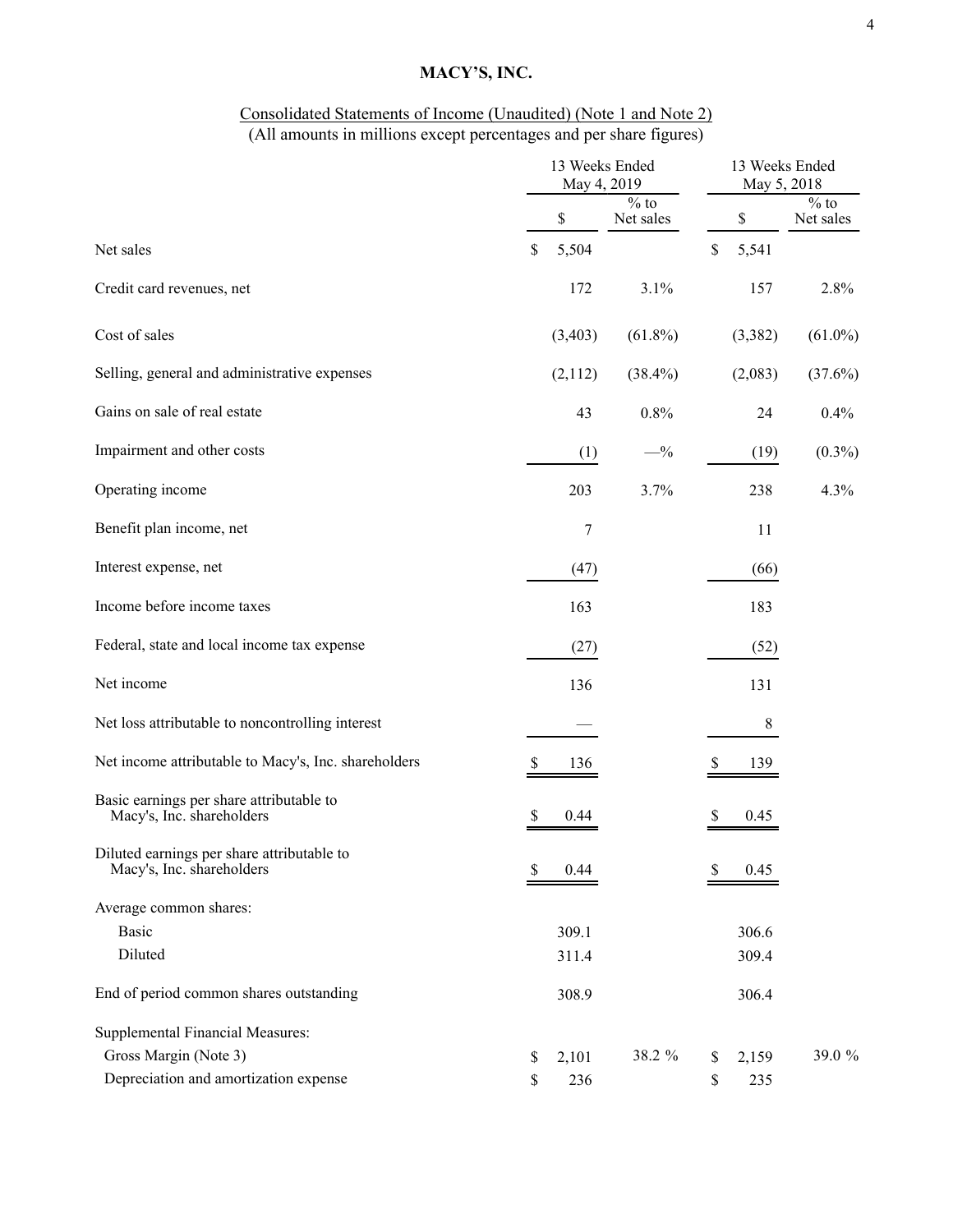# Consolidated Balance Sheets (Unaudited) (Note 2)

(millions)

|                                            | May 4,<br>2019 |        | February 2,<br>2019 |        | May 5,<br>2018 |
|--------------------------------------------|----------------|--------|---------------------|--------|----------------|
| <b>ASSETS:</b>                             |                |        |                     |        |                |
| <b>Current Assets:</b>                     |                |        |                     |        |                |
| Cash and cash equivalents                  | $\mathbb S$    | 737    | \$                  | 1,162  | \$<br>1,531    |
| Receivables                                |                | 237    |                     | 400    | 250            |
| Merchandise inventories                    |                | 5,498  |                     | 5,263  | 5,291          |
| Prepaid expenses and other current assets  |                | 633    |                     | 620    | 638            |
| <b>Total Current Assets</b>                |                | 7,105  |                     | 7,445  | 7,710          |
| Property and Equipment – net               |                | 6,499  |                     | 6,637  | 6,575          |
| <b>Right of Use Assets</b>                 |                | 2,631  |                     |        |                |
| Goodwill                                   |                | 3,908  |                     | 3,908  | 3,908          |
| Other Intangible Assets - net              |                | 441    |                     | 478    | 486            |
| <b>Other Assets</b>                        |                | 712    |                     | 726    | 889            |
| <b>Total Assets</b>                        | S.             | 21,296 | \$                  | 19,194 | \$<br>19,568   |
| LIABILITIES AND SHAREHOLDERS' EQUITY:      |                |        |                     |        |                |
| <b>Current Liabilities:</b>                |                |        |                     |        |                |
| Short-term debt                            | $\mathbb S$    | 41     | \$                  | 43     | \$<br>25       |
| Merchandise accounts payable               |                | 1,950  |                     | 1,655  | 2,045          |
| Accounts payable and accrued liabilities   |                | 2,846  |                     | 3,366  | 2,695          |
| Income taxes                               |                | 182    |                     | 168    | 312            |
| <b>Total Current Liabilities</b>           |                | 5,019  |                     | 5,232  | 5,077          |
| Long-Term Debt                             |                | 4,680  |                     | 4,708  | 5,857          |
| Long-Term Lease Liability                  |                | 2,823  |                     |        |                |
| Deferred Income Taxes                      |                | 1,193  |                     | 1,238  | 1,169          |
| Other Liabilities                          |                | 1,258  |                     | 1,580  | 1,664          |
| Shareholders' Equity:                      |                |        |                     |        |                |
| Macy's, Inc.                               |                | 6,323  |                     | 6,436  | 5,821          |
| Noncontrolling interest                    |                |        |                     |        | (20)           |
| <b>Total Shareholders' Equity</b>          |                | 6,323  |                     | 6,436  | 5,801          |
| Total Liabilities and Shareholders' Equity | Y.             | 21,296 | \$                  | 19,194 | \$<br>19,568   |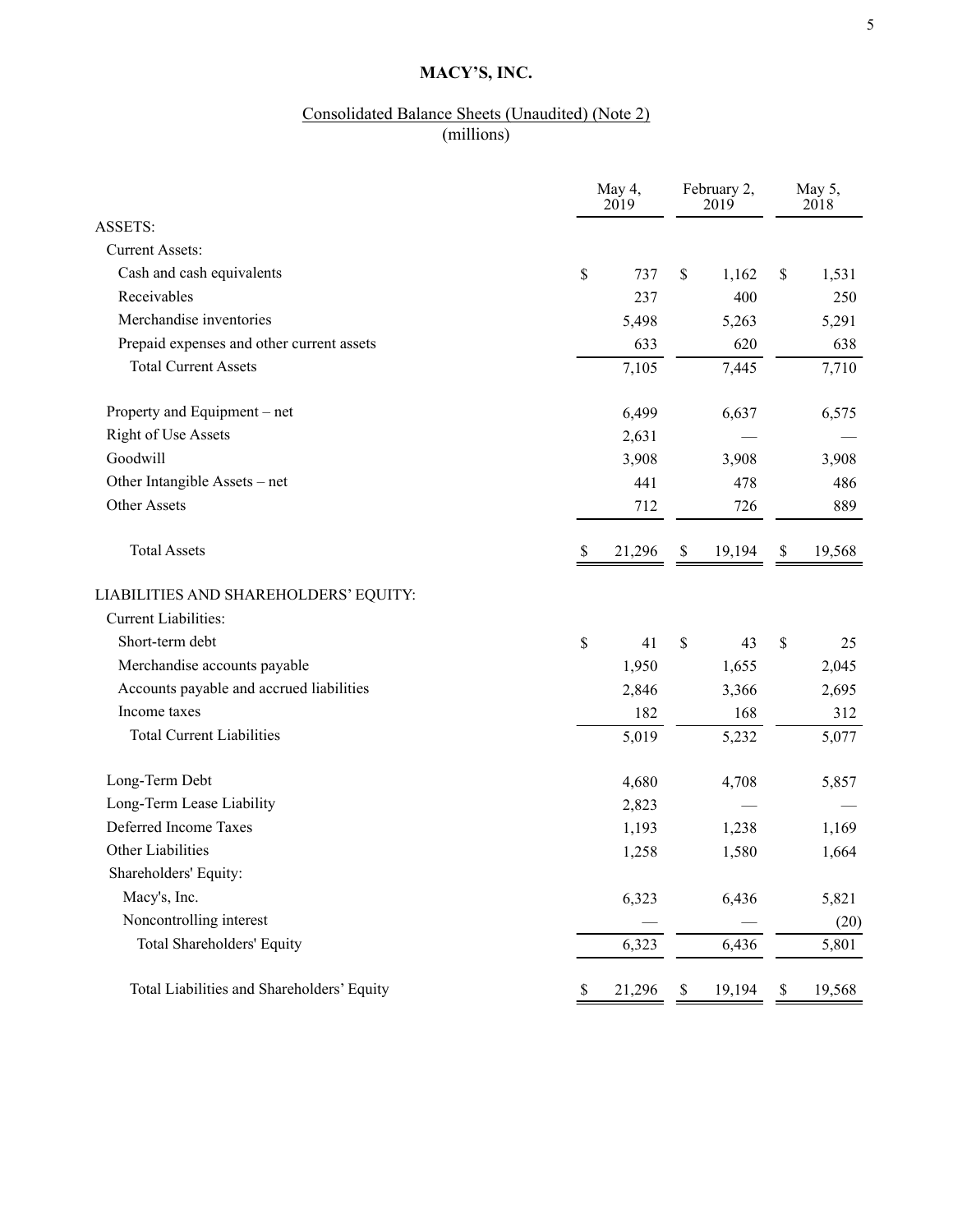# Consolidated Statements of Cash Flows (Unaudited) (Note 2 and Note 4)

(millions)

| Cash flows from operating activities:                                                       |    | 13 Weeks<br>Ended<br>May 4, 2019 | 13 Weeks<br>Ended<br>May 5, 2018 |                  |
|---------------------------------------------------------------------------------------------|----|----------------------------------|----------------------------------|------------------|
|                                                                                             |    |                                  |                                  |                  |
| Net income                                                                                  | \$ | 136                              | \$                               | 131              |
| Adjustments to reconcile net income to net cash provided (used) by operating<br>activities: |    |                                  |                                  |                  |
| Impairment and other costs                                                                  |    | 1                                |                                  | 19               |
| Depreciation and amortization                                                               |    | 236                              |                                  | 235              |
| Stock-based compensation expense                                                            |    | 14                               |                                  | 17               |
| Gains on sale of real estate                                                                |    | (43)                             |                                  | (24)             |
| Deferred income taxes                                                                       |    | 7                                |                                  | 19               |
| Benefit plans                                                                               |    | 8                                |                                  | 9                |
| Changes in assets and liabilities:                                                          |    |                                  |                                  |                  |
| Decrease in receivables                                                                     |    | 163                              |                                  | 105              |
| Increase in merchandise inventories                                                         |    | (235)                            |                                  | (115)            |
| Increase in prepaid expenses and other current assets                                       |    | (6)                              |                                  | (20)             |
| Increase in merchandise accounts payable                                                    |    | 247                              |                                  | 415              |
| Decrease in accounts payable and accrued liabilities                                        |    | (516)                            |                                  | (453)            |
| Increase in current income taxes                                                            |    | 8                                |                                  | 25               |
| Change in other assets and liabilities not separately identified                            |    | (58)                             |                                  | (41)             |
| Net cash provided (used) by operating activities                                            |    | (38)                             |                                  | $\overline{322}$ |
| Cash flows from investing activities:                                                       |    |                                  |                                  |                  |
| Purchase of property and equipment                                                          |    | (204)                            |                                  | (132)            |
| Capitalized software                                                                        |    | (60)                             |                                  | (58)             |
| Disposition of property and equipment                                                       |    | 34                               |                                  | 23               |
| Other, net                                                                                  |    | (7)                              |                                  | 11               |
| Net cash used by investing activities                                                       |    | (237)                            |                                  | (156)            |
| Cash flows from financing activities:                                                       |    |                                  |                                  |                  |
| Debt repaid                                                                                 |    | (3)                              |                                  | (3)              |
| Dividends paid                                                                              |    | (116)                            |                                  | (116)            |
| Decrease in outstanding checks                                                              |    | (45)                             |                                  | (10)             |
| Issuance of common stock                                                                    |    | 6                                |                                  | 28               |
| Proceeds from noncontrolling interest                                                       |    |                                  |                                  | 2                |
| Net cash used by financing activities                                                       |    | (158)                            |                                  | (99)             |
| Net increase (decrease) in cash, cash equivalents and restricted cash                       |    | (433)                            |                                  | 67               |
| Cash, cash equivalents and restricted cash beginning of period                              |    | 1,248                            |                                  | 1,513            |
| Cash, cash equivalents and restricted cash end of period                                    | \$ | 815                              | $\mathbb S$                      | 1,580            |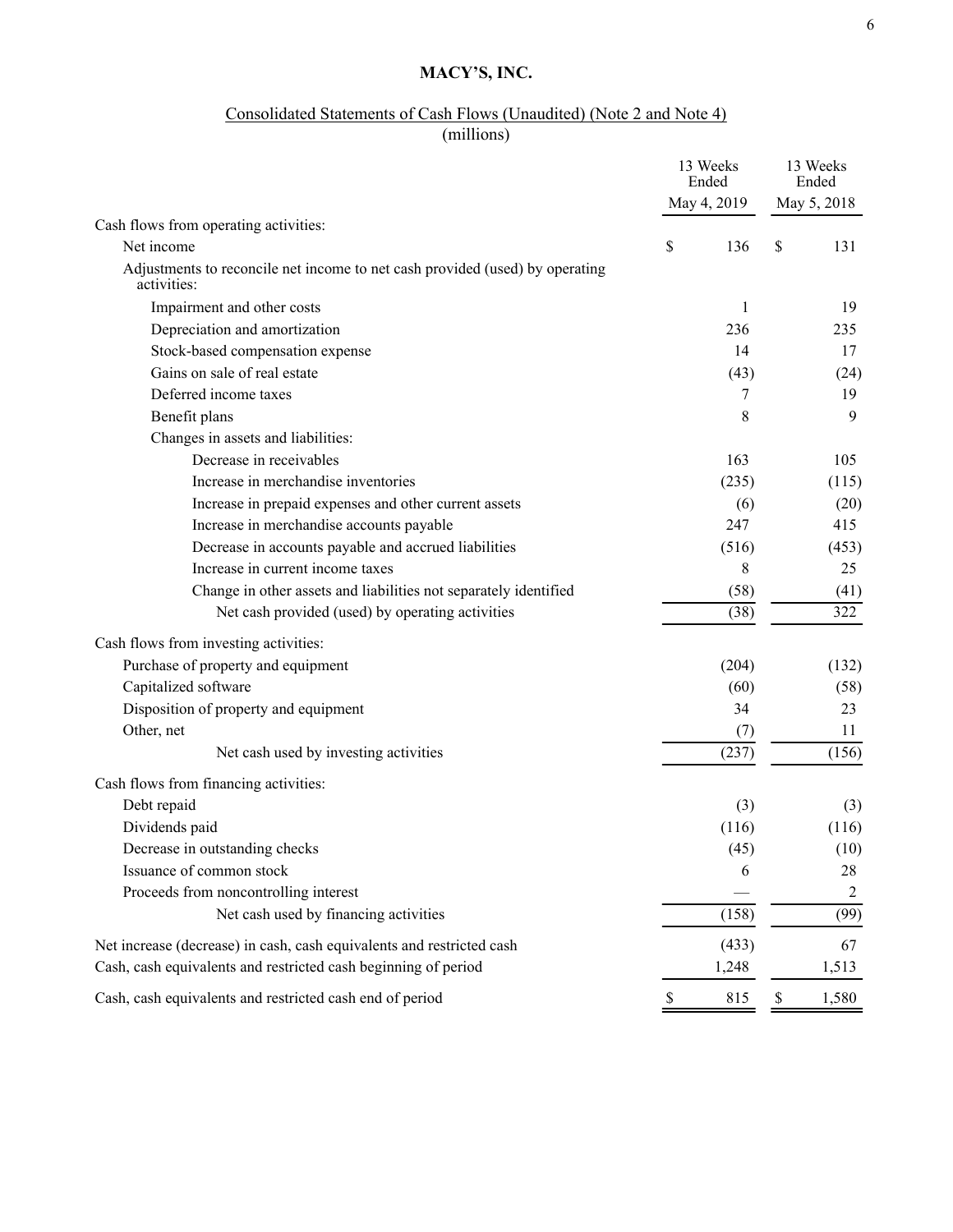#### Consolidated Financial Statements (Unaudited)

Notes:

- (1) As a result of the seasonal nature of the retail business, the results of operations for the 13 weeks ended May 4, 2019 and May 5, 2018 (which do not include the Christmas season) are not necessarily indicative of such results for the fiscal year.
- (2) The results for the 13 weeks ended May 4, 2019 reflect the adoption of Accounting Standards Update 2016-02 (ASU 2016-02), Leases, on February 3, 2019, utilizing the modified retrospective approach which allowed for transition in the period of adoption.
- (3) Gross margin is defined as net sales less cost of sales.
- (4) Restricted cash of \$78 million and \$49 million have been included with cash and cash equivalents for the 13 weeks ended May 4, 2019 and May 5, 2018, respectively. Further, reclassifications were made to certain prior period's amounts to conform with the classifications of such amounts in the most recent period.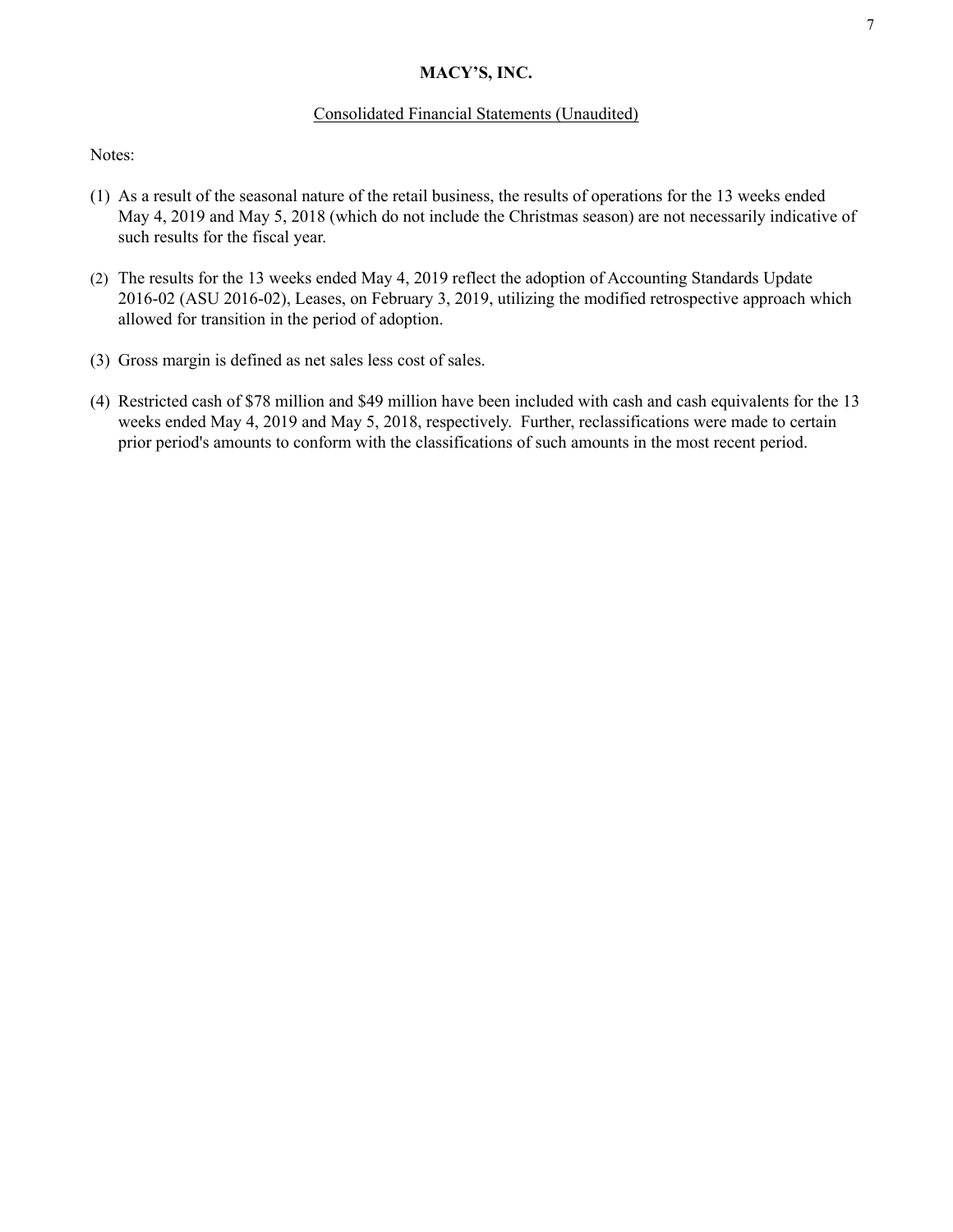#### Important Information Regarding Non-GAAP Financial Measures

The company reports its financial results in accordance with U.S. generally accepted accounting principles (GAAP). However, management believes that certain non-GAAP financial measures provide users of the company's financial information with additional useful information in evaluating operating performance. Management believes that providing supplemental changes in comparable sales on an owned plus licensed basis, which includes adjusting for growth in comparable sales of departments licensed to third parties, assists in evaluating the company's ability to generate sales growth, whether through owned businesses or departments licensed to third parties, and in evaluating the impact of changes in the manner in which certain departments are operated. Earnings before interest, taxes, depreciation and amortization (EBITDA) is a non-GAAP financial measure which the company believes provides meaningful information about its operational efficiency by excluding the impact of changes in tax law and structure, debt levels and capital investment. In addition, management believes that excluding certain items from EBITDA, net income and diluted earnings per share attributable to Macy's, Inc. shareholders that are not associated with the company's core operations and that may vary substantially in frequency and magnitude from period-to-period provides useful supplemental measures that assist in evaluating the company's ability to generate earnings and to more readily compare these metrics between past and future periods.

The reconciliation of the forward-looking non-GAAP financial measure of changes in comparable sales on an owned plus licensed basis to GAAP comparable sales (i.e., on an owned basis) is in the same manner as illustrated below, except that the impact of growth in comparable sales of departments licensed to third parties is the only reconciling item. In addition, the company does not provide the most directly comparable forwardlooking GAAP measure of diluted earnings per share attributable to Macy's, Inc. shareholders excluding certain items because the timing and amount of excluded items are unreasonably difficult to fully and accurately estimate.

Non-GAAP financial measures should be viewed as supplementing, and not as an alternative or substitute for, the company's financial results prepared in accordance with GAAP. Certain of the items that may be excluded or included in non-GAAP financial measures may be significant items that could impact the company's financial position, results of operations or cash flows and should therefore be considered in assessing the company's actual and future financial condition and performance. Additionally, the amounts received by the company on account of sales of departments licensed to third parties are limited to commissions received on such sales. The methods used by the company to calculate its non-GAAP financial measures may differ significantly from methods used by other companies to compute similar measures. As a result, any non-GAAP financial measures presented herein may not be comparable to similar measures provided by other companies.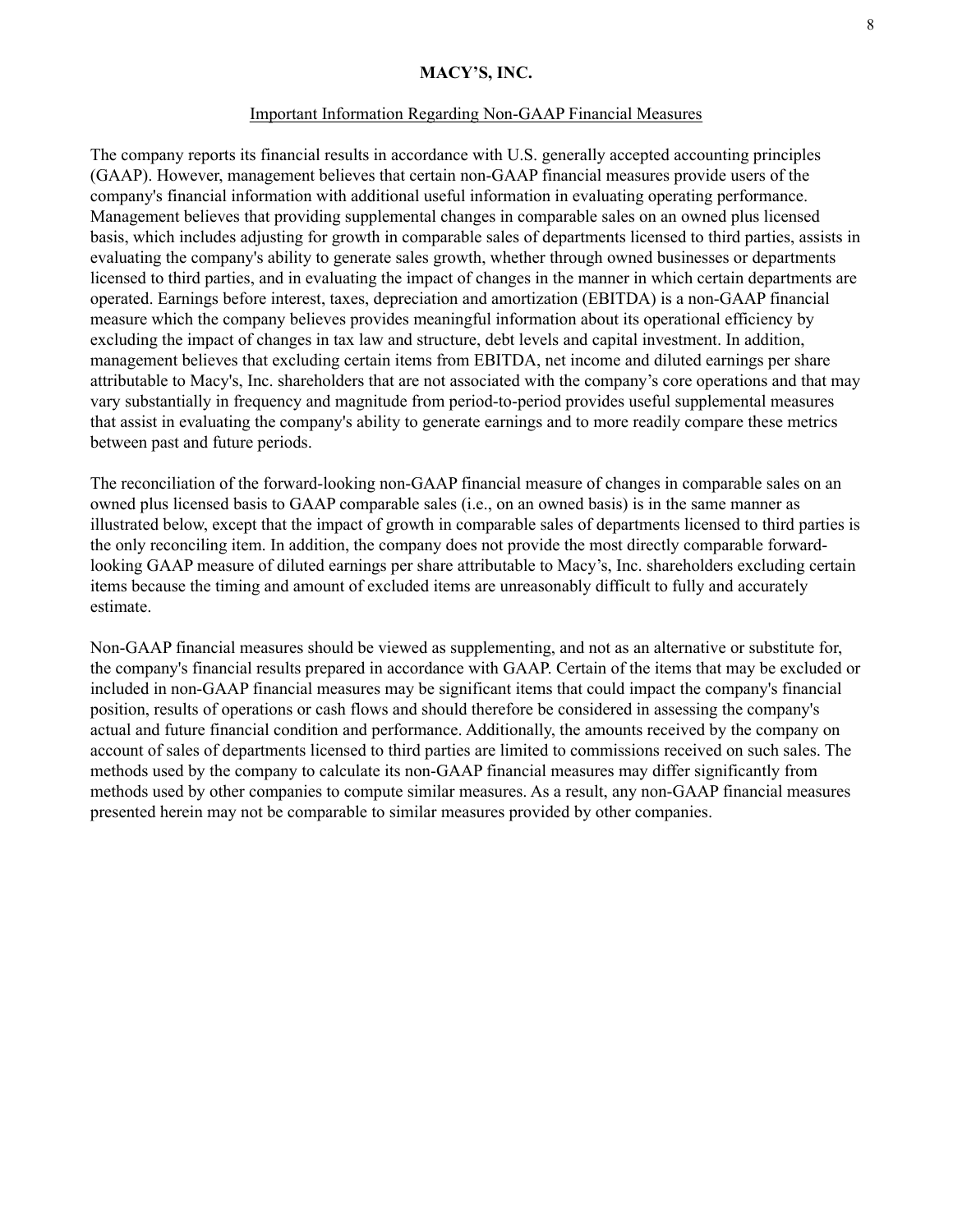### Important Information Regarding Non-GAAP Financial Measures (All amounts in millions except percentages and per share figures)

### Changes in Comparable Sales

|                                                                                  | 13 Weeks Ended<br>May 4, 2019 |
|----------------------------------------------------------------------------------|-------------------------------|
| Increase in comparable sales on an owned basis (Note 5)                          | $0.6\%$                       |
| Comparable sales growth impact of departments licensed to third parties (Note 6) | $0.1\%$                       |
| Increase in comparable sales on an owned plus licensed basis                     | $0.7\%$                       |

Notes:

- (5) Represents the period-to-period percentage change in net sales from stores in operation throughout the year presented and the immediately preceding year and all online sales, excluding commissions from departments licensed to third parties. Stores impacted by a natural disaster or undergoing significant expansion or shrinkage remain in the comparable sales calculation unless the store, or material portion of the store, is closed for a significant period of time. Definitions and calculations of comparable sales may differ among companies in the retail industry.
- (6) Represents the impact of including the sales of departments licensed to third parties occurring in stores in operation throughout the year presented and the immediately preceding year and all online sales in the calculation of comparable sales. The company licenses third parties to operate certain departments in its stores and online and receives commissions from these third parties based on a percentage of their net sales. In its financial statements prepared in conformity with GAAP, the company includes these commissions (rather than sales of the departments licensed to third parties) in its net sales. The company does not, however, include any amounts in respect of licensed department sales (or any commissions earned on such sales) in its comparable sales in accordance with GAAP (i.e., on an owned basis). The amounts of commissions earned on sales of departments licensed to third parties are not material to its net sales for the periods presented.